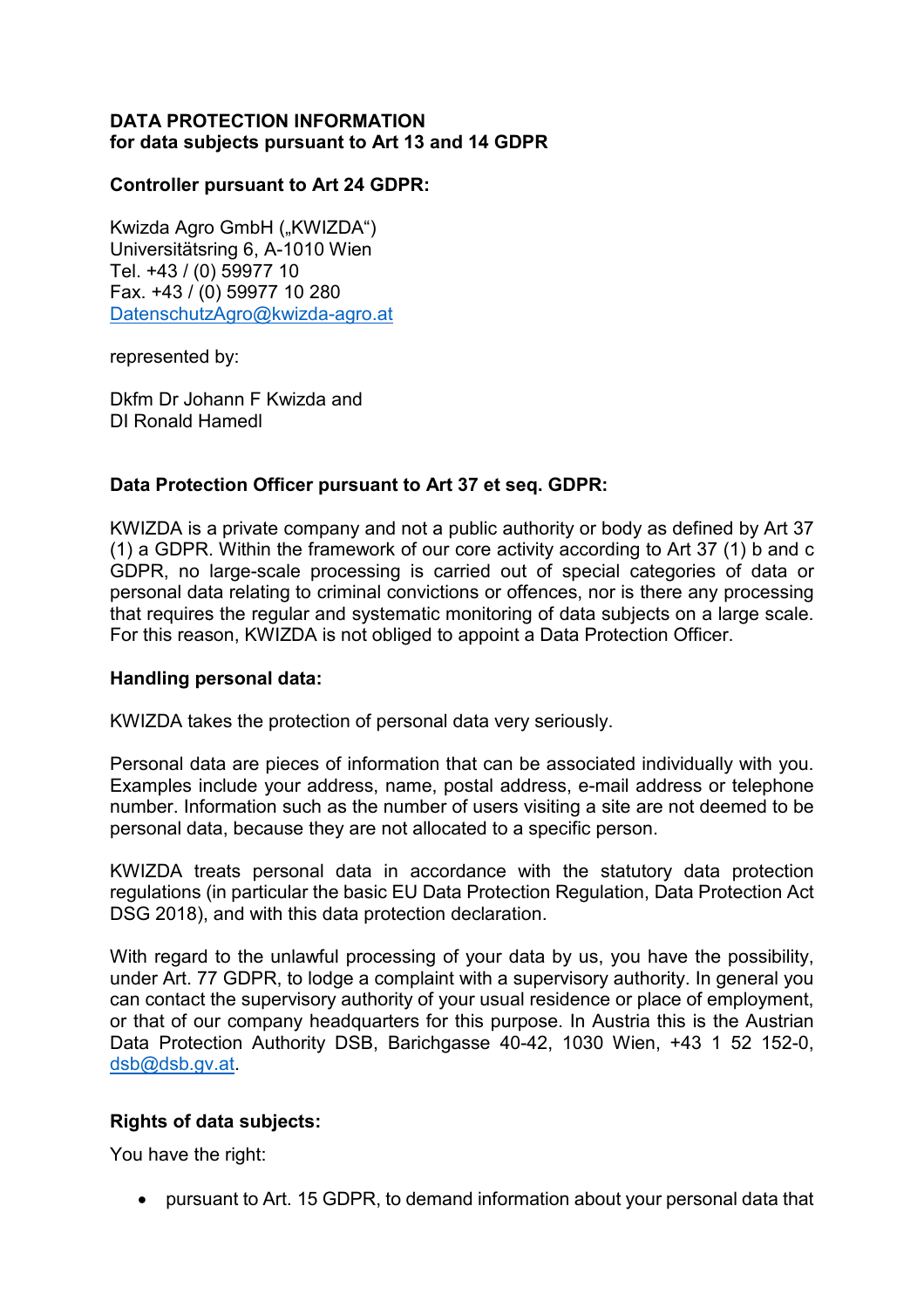we have processed. In particular, you can obtain information about the purposes of the processing, The categories of personal data concerned, the recipients or category of recipients to whom you data have been or will be disclosed, the envisaged period for which the data will be stored, the existence of the right to request rectification, erasure, or restriction of the processing, or to object to it, the right to lodge a complaint with a supervisory authority, the source of your data, if these have not been collected by us, and on the existence of automated decision-making, including profiling, and any other meaningful information about their details or the logic involved;

- pursuant to Art. 16 GDPR, to demand the immediate rectification or completion of inaccurate personal data stored by us;
- pursuant to Art. 17 GDPR, to demand the erasure of personal data stored by us, unless their processing is necessary for exercising the right of freedom of expression and information, for compliance with a legal obligation, for reasons of public interest, or for the establishment, exercise or defence of legal claims;
- pursuant to Art. 18 GDPR, to demand the restriction of the processing of your personal data in cases where you contest the accuracy of the data, where the processing is unlawful yet you oppose the erasure of the personal data, where we no longer need the data but you still require them to establish, exercise or defend legal claims, or where you have objected to the processing of the data pursuant to Art. 21 GDPR;
- pursuant to Art. 20 GDPR, to obtain your personal data that you have provided to us in a structured, commonly used and machine-readable format and to demand the transfer of these data to another controller;
- pursuant to Art. 7 (3) GDPR, to withdraw your consent at any time, which will mean that in future we may no longer carry out the data processing that was contingent upon this consent.

### **Assertion of data subject rights:**

You yourself decide on the use of your personal data. Therefore, should you wish to assert one of your rights as outlined above against us, you are welcome to contact us per e-mail [DatenschutzAgro@kwizda-agro.at.](mailto:DatenschutzAgro@kwizda-agro.at) To ensure clear identification, please send together with your application a copy of official photo ID and support us in concretising your application by answering questions posed by our responsible staff with regard to the processing of your personal data. Please also state in your application the role you held in relation to us (employee, applicant, supplier, customer, etc.) and during which period of time. This will allow the speedy processing of your request.

# **Objection:**

Insofar as your personal data is processed on the basis of legitimate interests in accordance with Art. 6 (1) f GDPR, you have the right, under Art. 21 GDPR, to object to the processing of your personal data, provided there are reasons relating to your particular situation or if the objection relates to direct marketing. In the latter case, you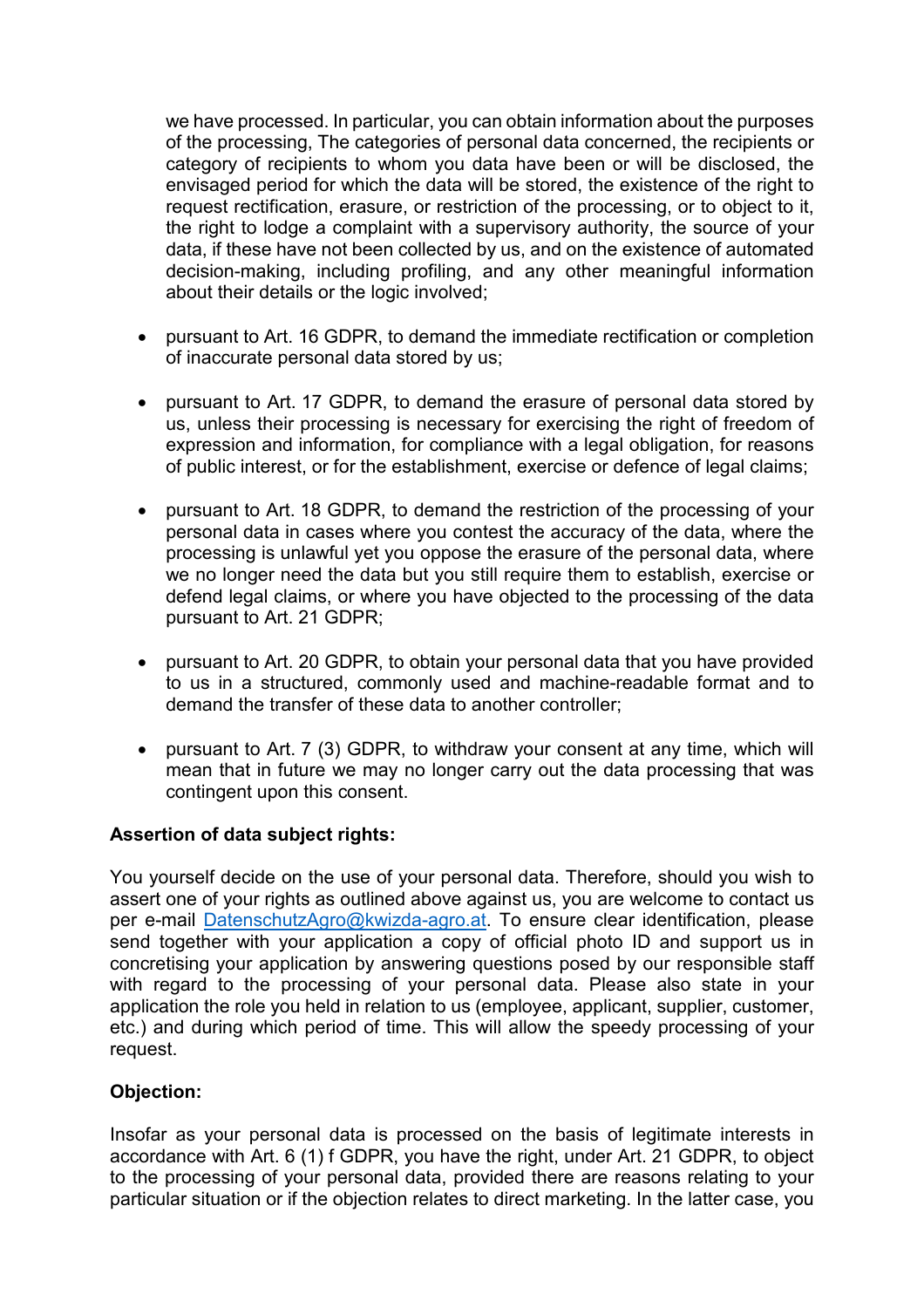have a general right to object, which shall be implemented by us without any reference to a particular situation.

If you wish to avail of your right to withdraw or object, an e-mail [DatenschutzAgro@kwizda-agro.at](mailto:DatenschutzAgro@kwizda-agro.at) will suffice.

## **Storage duration and limitation:**

In accordance with valid data protection requirements, we are obliged under Art 5 (1) e GDPR to erase personal data immediately as soon as the purpose of the processing has been fulfilled. In this context we wish to point out that statutory retention requirements and time limits represent a legitimate purpose for the processing of personal data.

In all cases data will be stored and kept by us in personal form until the end of the business relationship or until the expiry of valid guarantee or limitation periods; in addition, until the end of any legal disputes in which the data are required as evidence; or in any case until the expiry of the third year after the last contact with a business partner.

In addition, we comply with the following time limits:

### Sector-specific time limits:

- Storage requirements according to § 11 Paragraph 3 Plant Protection Products Act: 5 years
- Storage requirements according to Section 2 Paragraph 6 of the Fertilizer Ordinance: 2 years

### Accounting and taxation law:

• Tax-related retention requirements under § 207 Abs. 2, 209 BAO: 10 years

# Contracts:

- Purchase price claim for movable objects under § 1062 iVm § 1486 ABGB: 3 years
- Purchase price claim for immovable objects under § 1486 ABGB: 30 years
- Claims arising from a service contract under § 1486 ABGB (if the service was performed as part of a commercial or other business operation): 3 years
- General compensation under § 1489 ABGB (actions for compensation): 3 years (if damage and damaging party are known) / otherwise 30 years

# Employment relationships:

- Claim for the issuing of a reference under § § 1163 iVm § 1478 ABGB: 30 years
- Claims by the employee and claims by the employer relating to remuneration, advance payment, and all other claims arising from the employment relationship under § 1153 ff iVm 1486 ABGB: 3 years
- Accounting-relevant employee data: same as Accounting.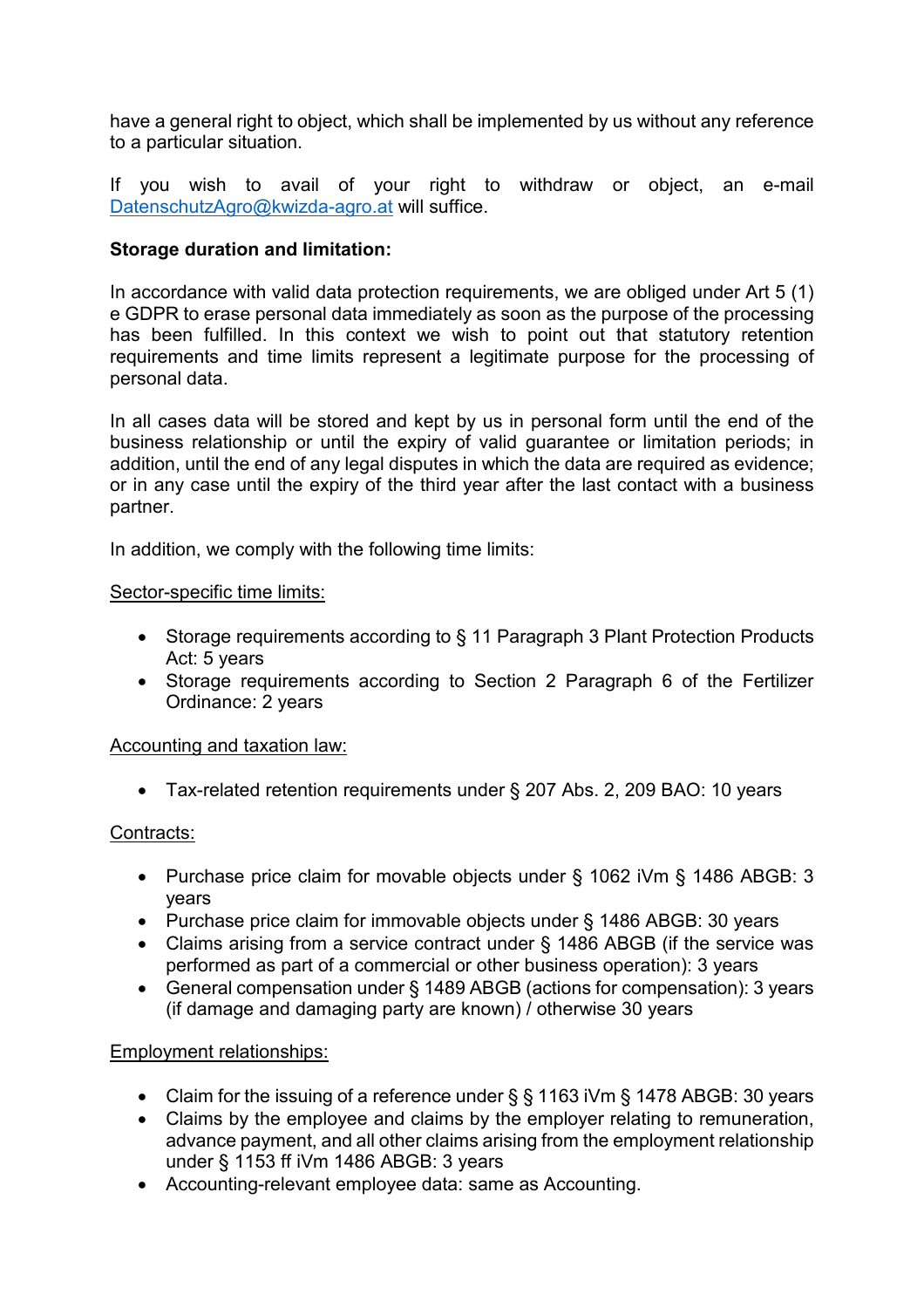• Deadline for the assertion of claims according to § 15 Para. 1 and 29 GIBG due to discrimination in promotions or applications: 6 months after rejection of the promotion or application or 3 years according to the applicant's declaration of consent.

## **Forwarding of data**

Your personal data will not be transferred to any third party for any purpose other than those listed below.

We shall forward your personal data to third parties only when:

- you have given your explicit consent, in accordance with Art. 6 (1) a GDPR,
- under Art. 6 (1) f GDPR, the transfer is made to protect operational interests, or is necessary for the establishment, exercise or defence of legal claims, and there is no reason to assume that you have an overriding interest, which must be protected, in the non-forwarding of your data,
- in the event that there is a legal obligation to forward the data under Art. 6 (1)  $c$ GDPR, and
- this is legally permissible and necessary under Art. 6 (1) b GDPR for the processing of contractual relationships with you.

### **Use of our website**

a) When accessing our website, the browser used on your end device automatically send information to our website's server. This information is stored temporarily in a socalled log file. Without any action on your part, the following information is collected and stored until its automatic erasure:

- IP address of the accessing computer
- Date and time of the access
- Name and URL of the retrieved file
- Website, from which access was made (referrer URL)
- Browser used and, where applicable, the operating system of your computer and the name of your access provider

The aforementioned data will be processed by us for the following purposes:

- Guaranteeing the smooth connection setup of the website
- Guaranteeing the comfortable use of our website
- Evaluating system security and stability and
- Other administrative purposes

The legal basis for data processing is Art. 6 (1) f GDPR. Our legitimate interest is derived from the purposes listed above for data collection. Under no circumstances shall we used the data collected for the purpose of making any inferences to your person.

In addition, we also use cookies and analytical services for visits to our website. More information on this can be found in the section "Cookies" in this data protection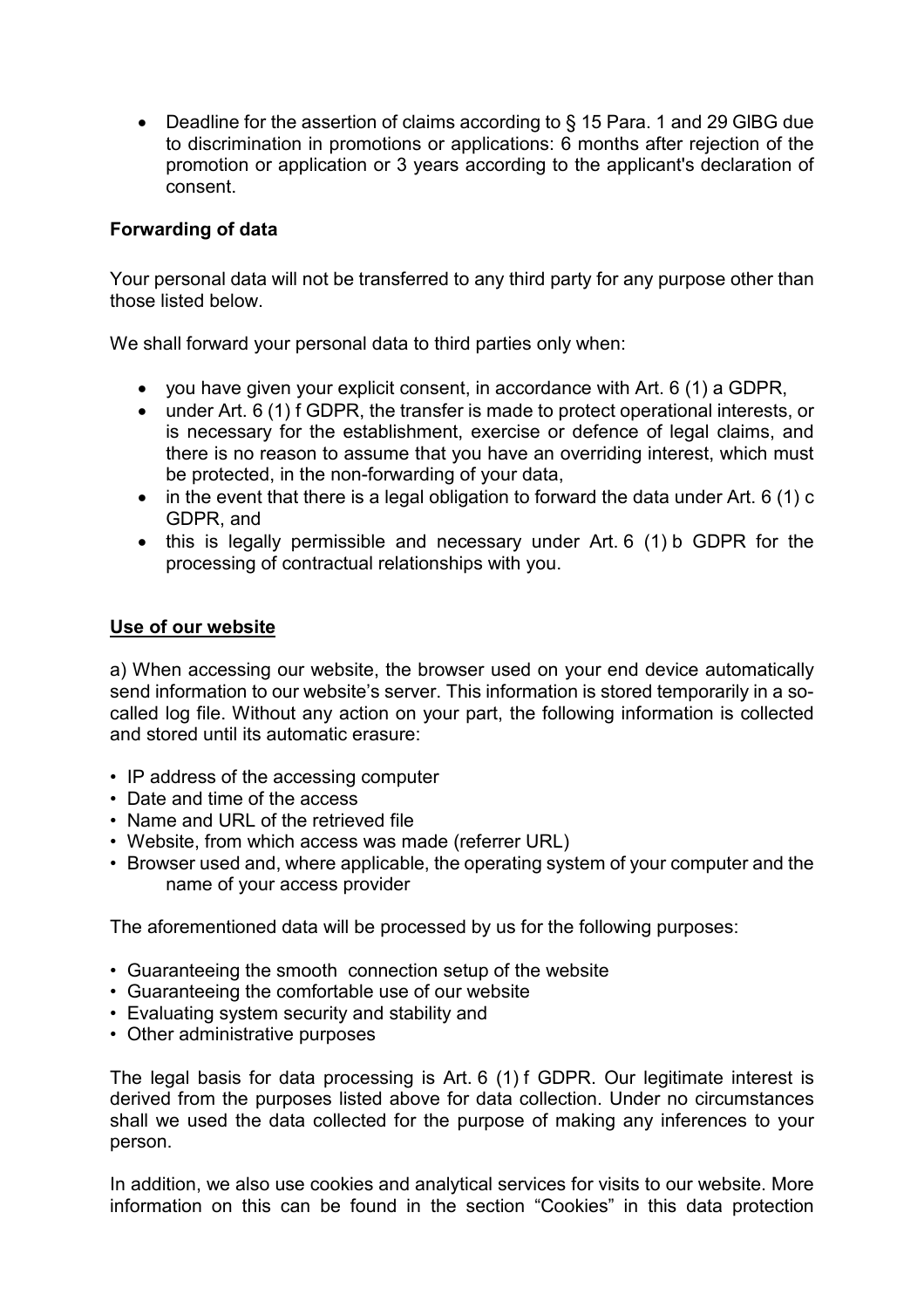#### declaration.

b) When using our contact form

For queries of all kinds we offer you the possibility to contact us by means of a form provided on the website. This requires the input of a valid e-mail address, so that we know from whom the request has come and in order to be able to reply. Additional information can be provided voluntarily.

We process data for the purpose of making contact in accordance with Art. 6 (1) a GDPR on the basis of your voluntary consent. The personal data collected by us for the use of the contact form will be erased automatically once your query has been dealt with.

### **Cookies**

Our website uses so-called cookies. These are small text files that are installed on your end device with the help of the browser. They do not cause any damage.

We use cookies in order to be able to design our offer in a user-friendly manner. Some cookies remain stored on your end device until you delete them. These allow us to recognise your browser when you next visit our website.

If you do not wish this, you can set up your browser in such a manner that it informs you about the installation of cookies, which you may permit on a case-by-case basis. Deactivating cookies may restrict the functionality of our website.

### **Server log files**

The website provider automatically collects and stores information in so-called server log files, which your browser sends to us automatically. These are:

- Browser type/ browser version
- Operating system used
- Referrer URL
- Host name of the accessing computer
- Time of the server request

These data cannot be attributed to any particular person. These data are not merged with other data sources. We reserve the right to check these data in retrospect, should we become aware of concrete indications of unlawful use.

#### **Web analysis**

This website uses functions of the web analysis service Google Analytics. The provider is Google Inc. 1600 Amphitheatre Parkway Mountain View, CA 94043, USA. Google Analytics uses so-called "cookies". These are text files that are stored on your computer to allow the analysis of your use of the website. The information generated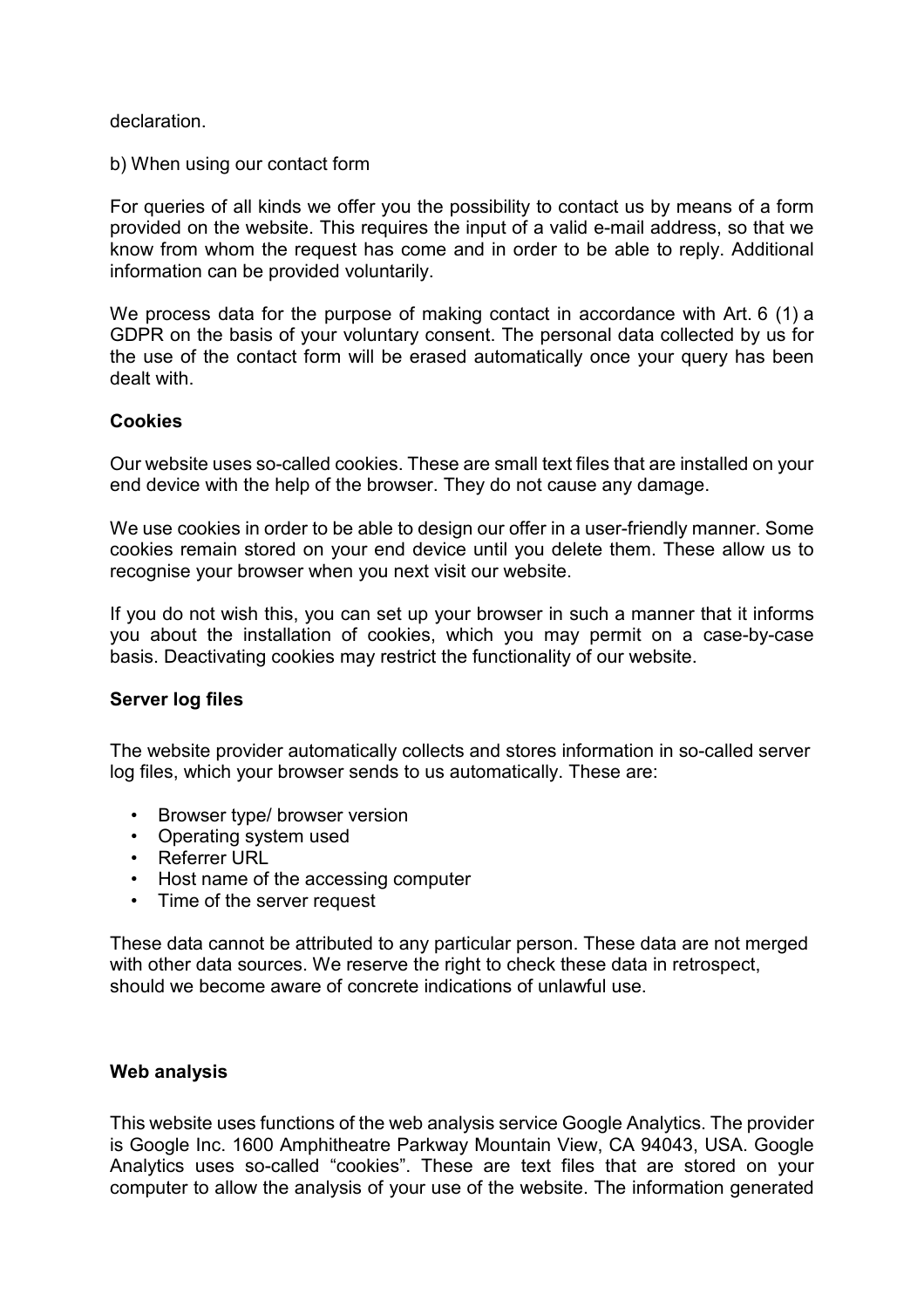by the cookies about your use of this website is generally sent to a Google server in the USA and stored there.

We use Google Analytics only with activated IP anonymisation. This means that on this website your IP address is truncated beforehand by Google in member states of the European Union or in other states party to the agreement on the European Economic Area. Only in exceptional cases will the full IP address be transferred to a Google server in the USA and truncated there. Google will use this information on behalf of the operator of this website to evaluate your use of the website, to compile reports on website activities, and to provide other services relating to internet use and website activity. Google will not correlate the IP address transmitted by your browser within the framework of Google Analytics with any other data.

You can prevent the installation of cookies by selecting the appropriate settings in your browser software; however, we draw your attention to the fact that if you do this you may not be able to use the full functionality of this website. In addition, you can prevent the data generated by the cookie relating to your use of the website (incl. your IP address) from being tracked and processed by Google by downloading and installing the browser plugin that is available at the following link: [http://tools.google.com/dlpage/gaoptout?hl=de.](http://tools.google.com/dlpage/gaoptout?hl=de)

More information on data use for advertising purposes by Google, setup and objection options, can be found on the Google websites: https://www.google.com/intl/de/policies/privacy/partners/ ("How Google uses data when you use our partners' sites or apps"), http://www.google.com/policies/technologies/ads ("How Google uses cookies in advertising"), as well as http://www.google.de/settings/ads and http://www.google.com/ads/preferences/ ("Control the information Google uses to show you ads").

# **Contents**

Our website may contain links to third-party websites ("external links"). These external links are subject to the liability of the respective operator. KWIZDA has no influence whatsoever on the current and future design or the contents of the linked pages. Placing external links does not mean that the contents are KWIZDA contents. It is not possible or reasonable for KWIZDA to conduct ongoing checks of the external links without any concrete indications of legal violations. However, should we become aware of any legal violations, such external links will be deleted immediately.

# **E-mail**

If you send us queries by e-mail, your information, including the contact data you provide, will be stored by us for the purpose of answering your query and for any followup questions. KWIZDA draws explicit attention to the fact that the transfer of data on the internet (e.g. during e-mail communication) can be vulnerable to security gaps and cannot be protected seamlessly against third-party access.

# **Commercial advertising**

The use of the contact data in our imprint or our website for commercial advertising is explicitly undesired, unless we have granted our written consent. KWIZDA, and all